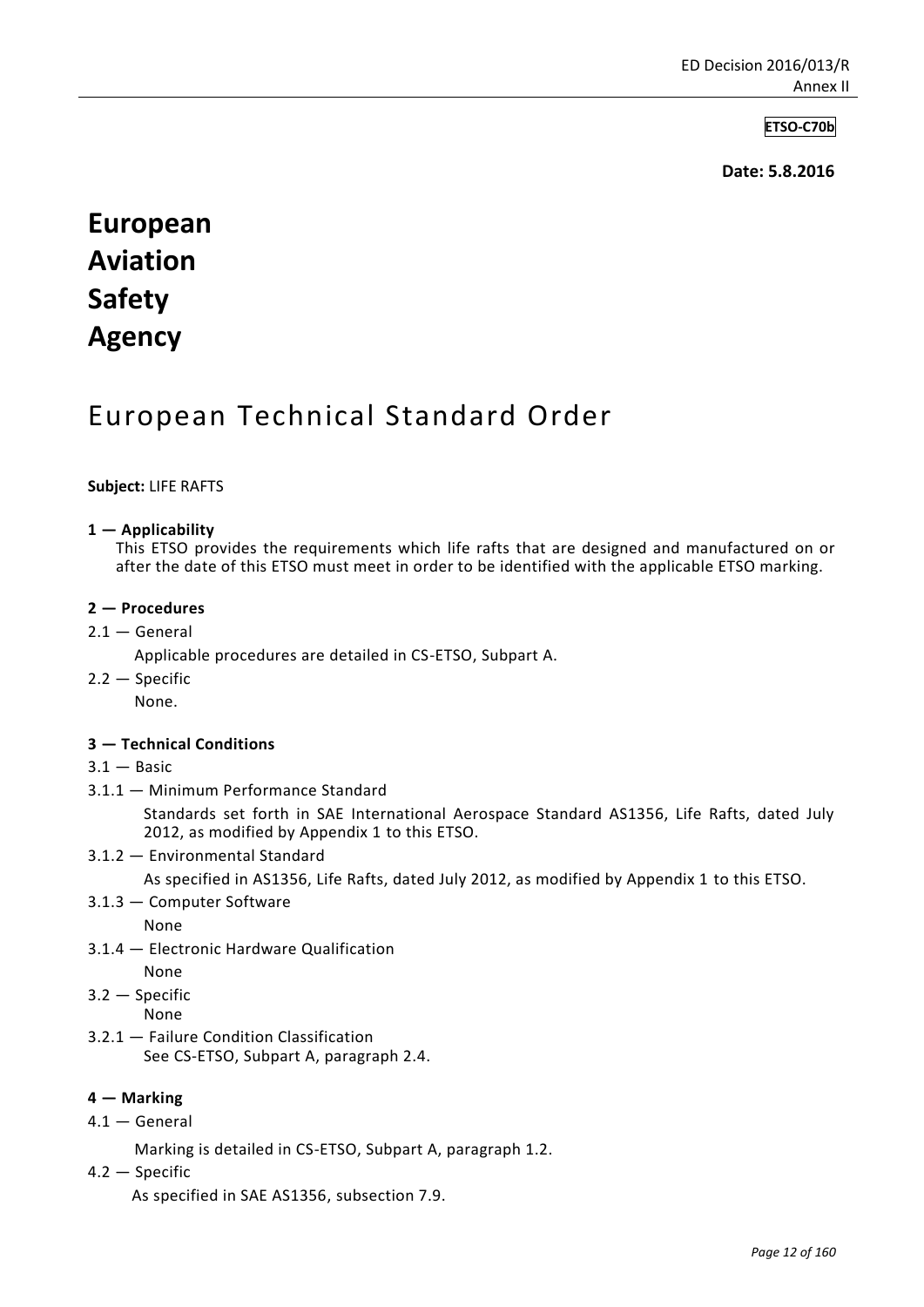# **ETSO-C70b**

#### **5 — Availability of Referenced Document**  See CS-ETSO, Subpart A, paragraph 3.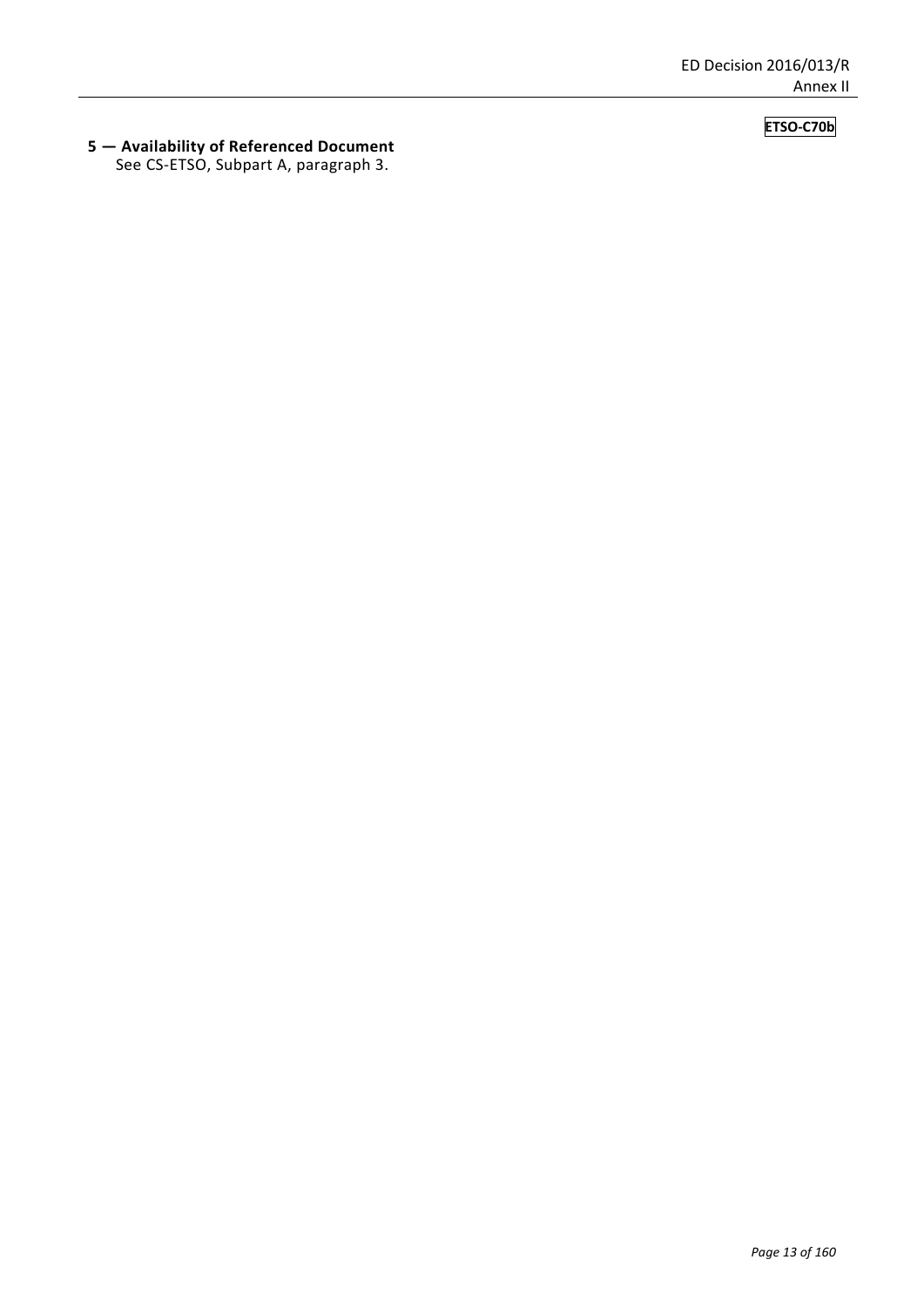### **APPENDIX 1**

#### **MPS FOR LIFE RAFTS**

The applicable standard is SAE AS1356, Life Rafts, dated July 2012. It shall be modified as follows:

| AS1356 section: | <b>Action:</b>                                                                                                                                                                                                                                                                                                                                                                                                                                                                                                                                              |
|-----------------|-------------------------------------------------------------------------------------------------------------------------------------------------------------------------------------------------------------------------------------------------------------------------------------------------------------------------------------------------------------------------------------------------------------------------------------------------------------------------------------------------------------------------------------------------------------|
| Section 1       | To be disregarded.                                                                                                                                                                                                                                                                                                                                                                                                                                                                                                                                          |
| Section 2       | All subsections shall be applied unless disregarded or modified as below:                                                                                                                                                                                                                                                                                                                                                                                                                                                                                   |
| Section 2.1     | To be replaced:                                                                                                                                                                                                                                                                                                                                                                                                                                                                                                                                             |
|                 | 2.1 Applicable Documents<br>The following publications form a part of this document to the extent<br>specified herein. The applicable issue of cited publications shall be the issue<br>in effect on the date of the publication of this document, unless otherwise<br>specified. In the event of conflict between the text of this document and<br>references cited herein, the text of this document takes precedence. Nothing<br>in this document, however, supersedes applicable laws and regulations<br>unless a specific exemption has been obtained. |
| Section 2.2     | To be disregarded.                                                                                                                                                                                                                                                                                                                                                                                                                                                                                                                                          |
| Section 2.3     | Shall be applied as written, the definitions of the following terms shall be<br>replaced with the following text:                                                                                                                                                                                                                                                                                                                                                                                                                                           |
|                 | APPROVED: The status of equipment that meets EASA standards.                                                                                                                                                                                                                                                                                                                                                                                                                                                                                                |
|                 | NOMINAL OPERATING PRESSURE: The median of the Normal Conditions<br>Pressure Range.                                                                                                                                                                                                                                                                                                                                                                                                                                                                          |
|                 | NORMAL CONDITIONS PRESSURE RANGE: The range of pressures attained<br>during all types of inflations conducted at Normal Temperature Conditions.                                                                                                                                                                                                                                                                                                                                                                                                             |
|                 | READILY ACCESSIBLE: Capable of being quickly obtained for operation<br>without requiring removal of obstacles.                                                                                                                                                                                                                                                                                                                                                                                                                                              |
|                 | On page 10, Section 2.3, the following definition shall be added:                                                                                                                                                                                                                                                                                                                                                                                                                                                                                           |
|                 | PRIMARY<br>BUOYANCY CHAMBER:<br>buoyancy<br>chamber<br>which<br>Any<br>independently provides sufficient buoyancy (at Minimum Operating<br>Pressure) to achieve the minimum required freeboard around the entire<br>periphery of the life raft with the life raft loaded at both rated and overload<br>capacity. A minimum of two primary buoyancy chambers are required.                                                                                                                                                                                   |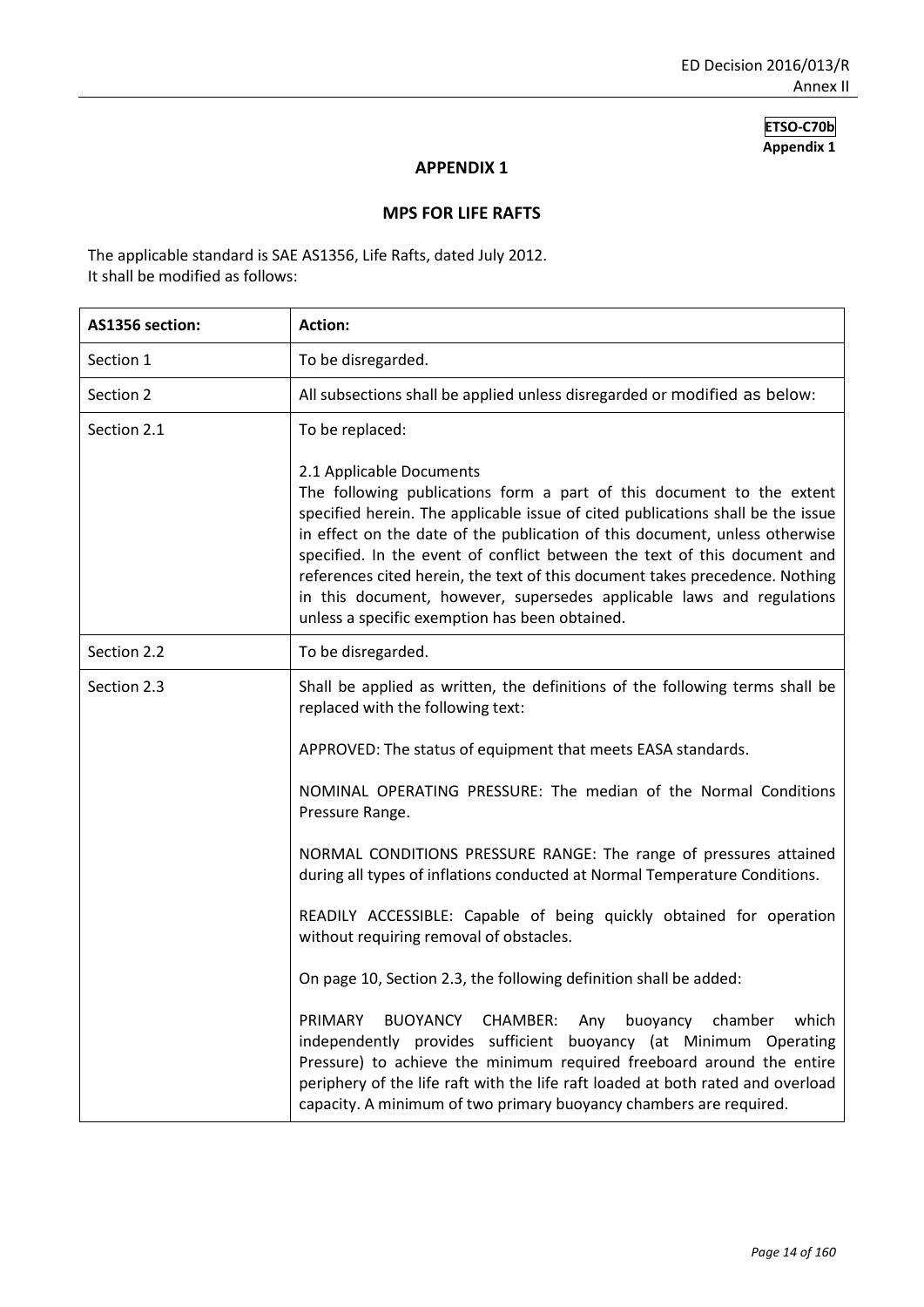# **APPENDIX 1**

# **MPS FOR LIFE RAFTS** *(continued)*

| AS1356 section:         | <b>Action:</b>                                                                                                                                                                                                                                                                                                                                                                                                                                                                                                                                                                |
|-------------------------|-------------------------------------------------------------------------------------------------------------------------------------------------------------------------------------------------------------------------------------------------------------------------------------------------------------------------------------------------------------------------------------------------------------------------------------------------------------------------------------------------------------------------------------------------------------------------------|
| Section 2.4             | The definition of 'should' shall be replaced as follows:                                                                                                                                                                                                                                                                                                                                                                                                                                                                                                                      |
|                         | SHOULD: Indicates a criterion for which an alternative, including non-<br>compliance, may be applied if an equivalent level of safety is documented,<br>justified, and approved.                                                                                                                                                                                                                                                                                                                                                                                              |
| Section $3.1.3(a)$      | To be replaced by:                                                                                                                                                                                                                                                                                                                                                                                                                                                                                                                                                            |
|                         | Type I Marking: INTENDED FOR USE IN OPERATIONS REQUIRING A LIFE RAFT                                                                                                                                                                                                                                                                                                                                                                                                                                                                                                          |
|                         | Type II Marking: NOT INTENDED FOR USE FOR EXTENDED OVER-<br>WATER OPERATIONS NOR IN TRANSPORT CATEGORY AIRCRAFT.                                                                                                                                                                                                                                                                                                                                                                                                                                                              |
| Section 3.2.4.2         | To be replaced by:                                                                                                                                                                                                                                                                                                                                                                                                                                                                                                                                                            |
|                         | 3.2.4.2 Extended Marine Exposure<br>The life raft shall be demonstrated by a test and/or analysis based on the test<br>to meet the pressure retention requirements of 5.2.1 and the canopy<br>protection of 6.5.5.1 and 6.5.7 after exposure of the fully-inflated life raft to a<br>saltwater marine environment for at least 15 days. Installed/attached<br>features such as the overpressure protection mechanism (e.g., pressure relief<br>valve), manual inflation means, boarding means, sea anchor, and lifeline<br>attachments shall retain their full functionality. |
| Section 3.2.5           | To be replaced by:                                                                                                                                                                                                                                                                                                                                                                                                                                                                                                                                                            |
|                         | The life raft assembly shall be constructed of material meeting the<br>requirements of CS-25 Appendix F, Part I. Survival kit contents need not meet<br>this requirement, provided that they are fully enclosed within a container<br>that passes the 12 s vertical burn test in Appendix F. A listing of all the<br>survival kit equipment that does not meet the requirements of CS-25<br>Appendix F, Part I, must be documented.                                                                                                                                           |
| Section 4.3.2 and 4.3.3 | The following note shall be added:                                                                                                                                                                                                                                                                                                                                                                                                                                                                                                                                            |
|                         | Note: The deflation of each of the primary buoyancy chambers must be<br>evaluated with the remaining primary buoyancy chamber(s) inflated to<br>minimum operating pressure. Secondary compartments and inflatable floor,<br>if present, are not considered 'buoyancy chambers' and, therefore, must also<br>be deflated.                                                                                                                                                                                                                                                      |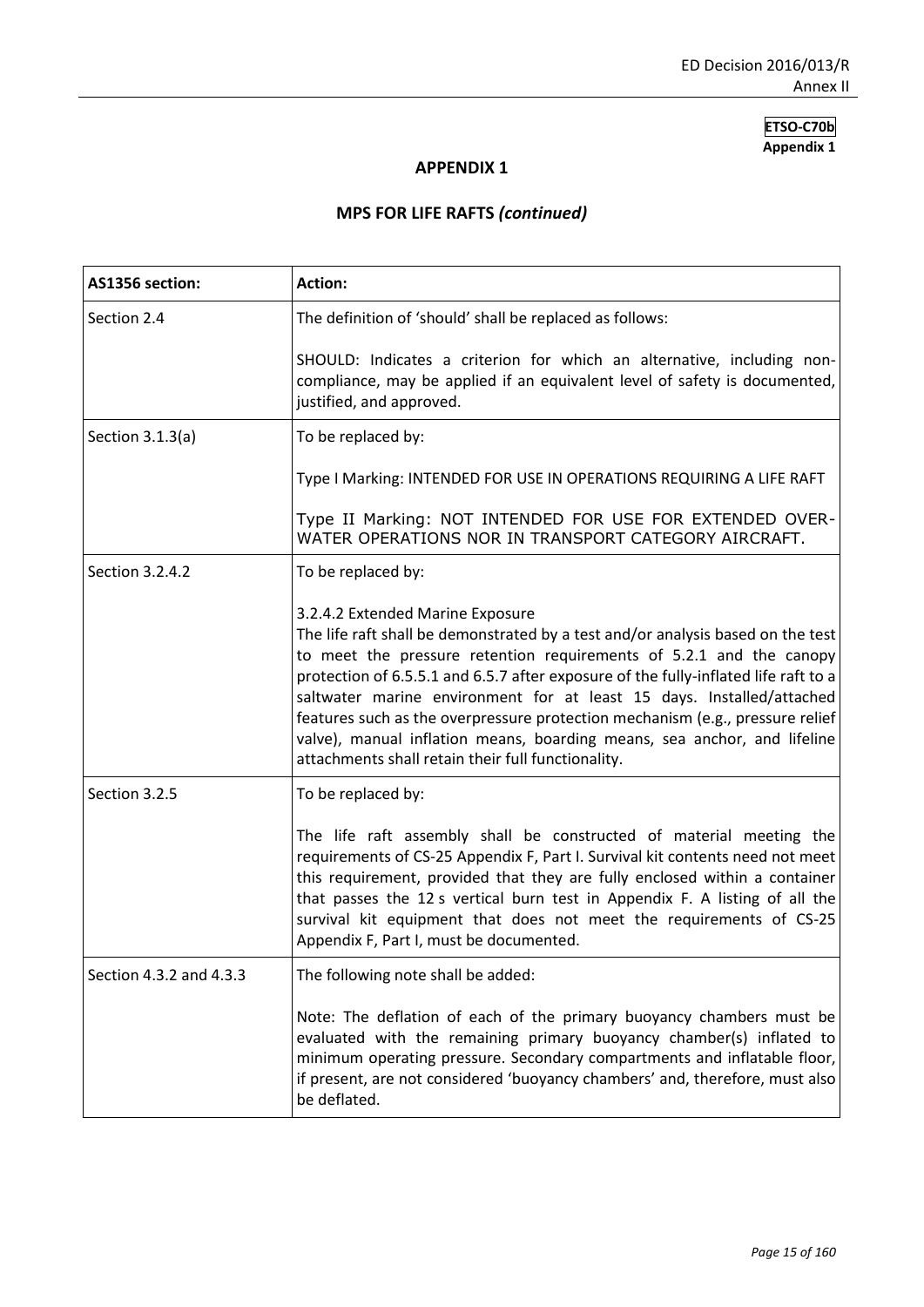# **APPENDIX 1**

# **MPS FOR LIFE RAFTS** *(continued)*

| AS1356 section: | <b>Action:</b>                                                                                                                                                                                                                                                                                                                                                                                                                                                                                                                                       |
|-----------------|------------------------------------------------------------------------------------------------------------------------------------------------------------------------------------------------------------------------------------------------------------------------------------------------------------------------------------------------------------------------------------------------------------------------------------------------------------------------------------------------------------------------------------------------------|
| Section 5.1.4   | The following note shall be added:                                                                                                                                                                                                                                                                                                                                                                                                                                                                                                                   |
|                 | Note: This standard was developed for mechanically activated life raft<br>inflation systems. Electric, electro/mechanical, or software based actuation<br>systems are not adequately addressed by this standard.                                                                                                                                                                                                                                                                                                                                     |
| Section 7.6     | To be replaced by:                                                                                                                                                                                                                                                                                                                                                                                                                                                                                                                                   |
|                 | The text, OPERATING INSTRUCTIONS, shall be marked, adjacent to the<br>inflation instructions, in letters of 2 inches (5.1 cm) tall, followed by the<br>below three instructions, or their equivalent, rendered in letters at least 0.5<br>inches (12.7 mm) tall:                                                                                                                                                                                                                                                                                     |
|                 | <b>ATTACH TO AIRCRAFT</b><br>a.                                                                                                                                                                                                                                                                                                                                                                                                                                                                                                                      |
|                 | THROW/PUSH AWAY FROM AIRCRAFT<br>b.                                                                                                                                                                                                                                                                                                                                                                                                                                                                                                                  |
|                 | PULL UNTIL INFLATION OCCURS<br>$\mathsf{C}$ .                                                                                                                                                                                                                                                                                                                                                                                                                                                                                                        |
|                 | Comprehensibility of any variation(s) to these instructions shall be<br>demonstrated in accordance with 2.3: Comprehensible.                                                                                                                                                                                                                                                                                                                                                                                                                         |
|                 | Life rafts stowed remotely and deployed automatically from remote location<br>are eligible for partial approval under this ETSO.<br>Any specific design features related to these kind of life rafts will not be<br>covered by this ETSO approval and must be approved at installation level.                                                                                                                                                                                                                                                        |
| Section 7.7     | To be replaced by:                                                                                                                                                                                                                                                                                                                                                                                                                                                                                                                                   |
|                 | 7.7 Identification in Stowage<br>The text, LIFE RAFT, shall be marked in block letters of at least 2 inches (5.1<br>cm) tall, and FOR EMERGENCY USE ONLY shall be marked in block letters at<br>least 1 inch (2.54 cm) tall, on all surfaces of the Container/Valise.<br>Life raft assemblies intended to be stored in a dedicated compartment or<br>location may be marked only on the surfaces that will be visible when<br>accessed if the installation instructions and limitations provided with the life<br>raft provide that level of detail. |